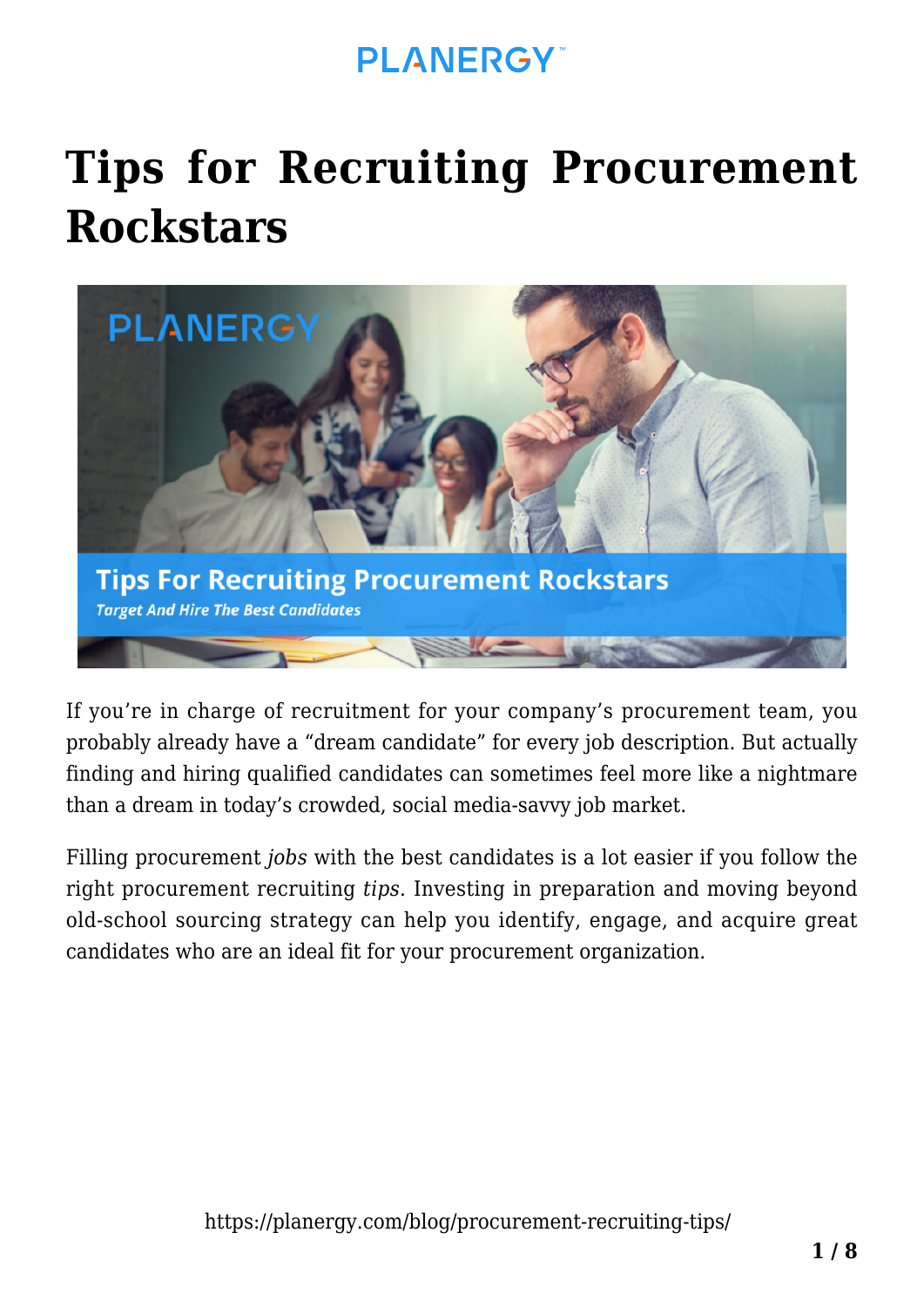## **Essential Procurement Recruiting Tips**

A successful recruiting strategy is about more than tapping into resume databases or blasting LinkedIn Mails to the masses and hoping for the best. Hiring managers looking to fill job openings with the best talent need a game plan that starts with careful preparation, puts a new spin on the recruitment process, and connects their company with their industry's talent pool in real and compelling ways.

### **Know What You Need—and Who You Need to Do It**

Famed inventor and futurist Thomas Edison once said, "We should remember that good fortune often happens when opportunity meets with preparation." Rather than trusting too much to the luck of the draw, spend a little time examining your internal standards and job descriptions before you turn your attention to potential candidates.

Set aside half an hour to an hour, and build your search strategy by:

- Thoroughly understanding the education, experience, and optimal skill set required to properly fill each job opening.
- Based on your knowledge of the position and its role in your industry, build a list of search criteria using Boolean (and Extended Boolean) [operators](https://www.talkwalker.com/blog/how-boolean-search-operators-make-searching-a-piece-of-cake) covering titles, technologies, roles, terminology, and skills related to the position (e.g., "supply chain," "procurement manager," "[procurement solutions,](https://planergy.com/procurement-solutions/)" etc.). Boolean operators can also be used to exclude unwanted terms and refine your search considerably.
- Use your newly created search criteria to launch a search on LinkedIn, resume databases, and whatever other recruiting tools you currently use.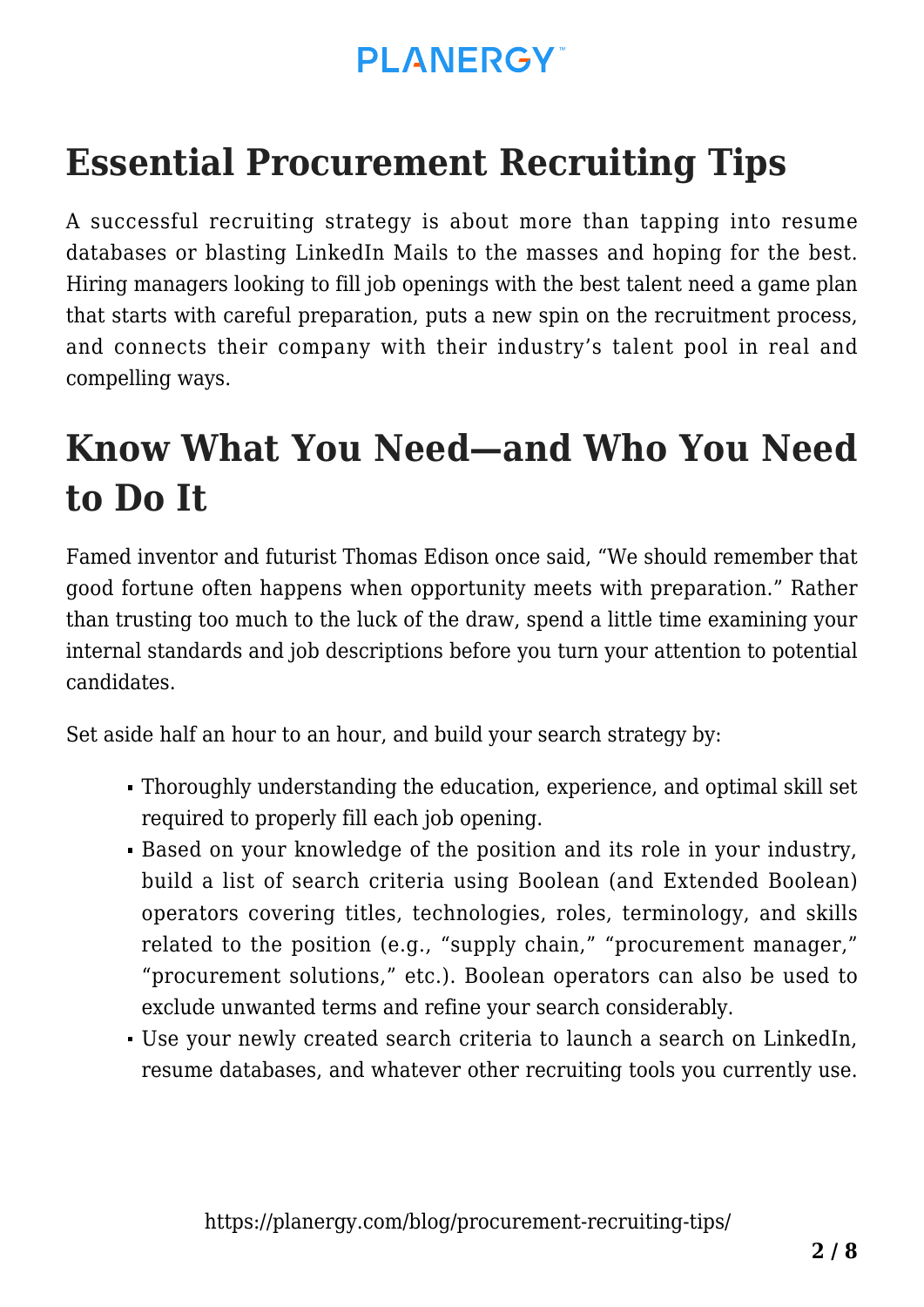Don't overlook the value of social media sites like Twitter, which can be a goldmine for identifying passive candidates.

- Evaluate your initial search results and incorporate related information that might not have been included in your initial search, including alternative spellings or names for titles and terminology, as well as additional relevant companies. Modify your search to include this additional information and search again.
- Repeat as necessary, continuing to modify and refine your master search variables until you've built up an adequate candidate pool of targeted, relevant results.

Don't rely too heavily on title searches or even specific terms related to jobspecific skill sets. The best candidate for the job may not include an exact match on their LinkedIn profile or resume, and remain invisible unless they hit another match on your list.

Remember: even a refined search strategy isn't set in stone. Tweaking your search criteria for maximum relevance doesn't guarantee you'll see every qualified candidate. But it *does* ensure your results are more relevant from the start, making it easy to incorporate new information as you go along to narrow your search and make sure you're consistently targeting the right people.

*Because it's global, public, and unregulated, the Internet is a massive but often low-yield recruiting resource, because you have to engage in very detailed and nuanced Boolean searches to weed out the oceans of irrelevant information and home in on the results that actually matter to you.*

### **Take Recruitment Outside the Comfort**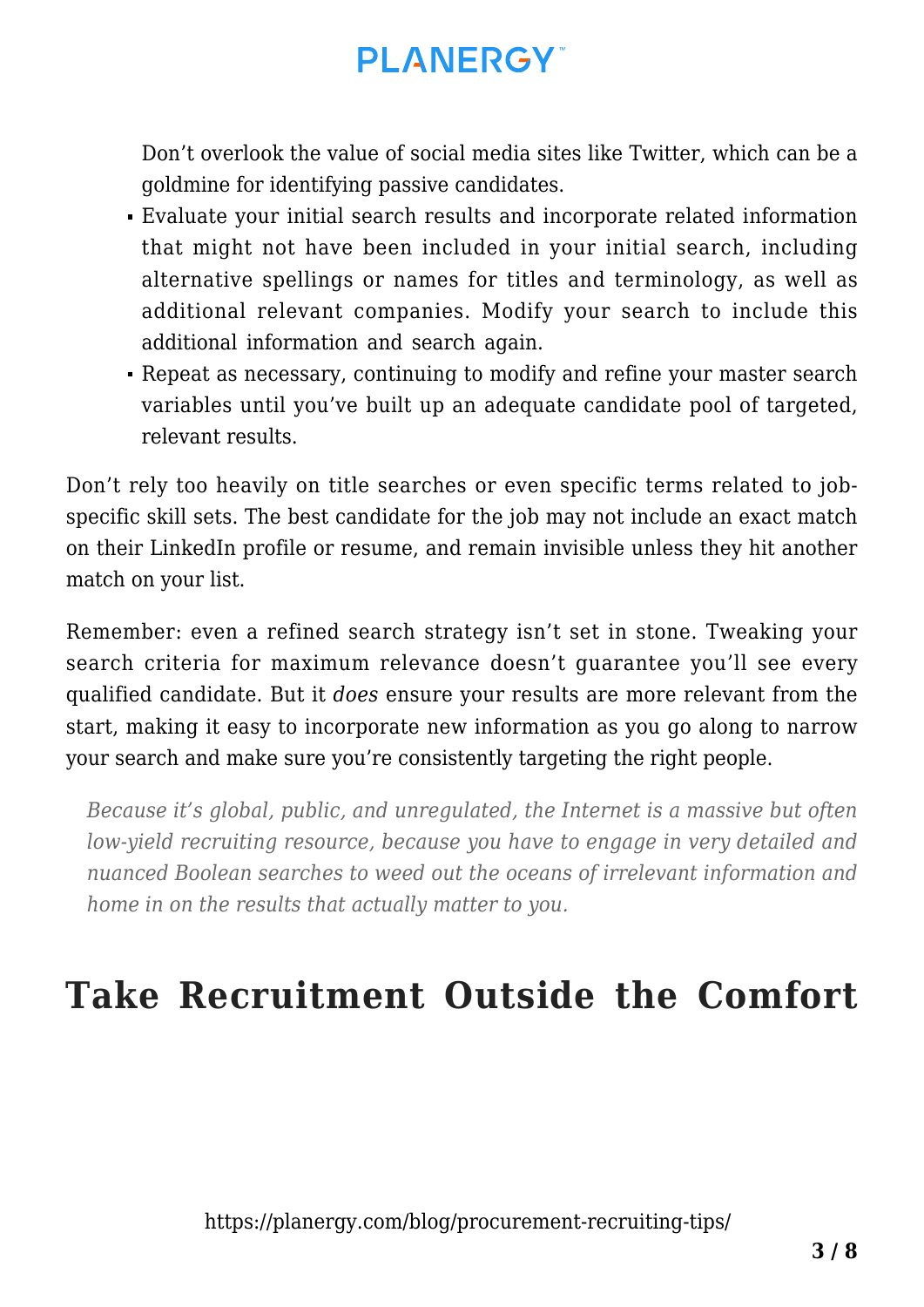## **Zone**

Whether you're a dedicated LinkedIn recruiter or draw from a broad and deep well of candidate sourcing, you can enhance your efficacy and bring more great candidates into your organization by expanding your search strategy to include a few non-traditional sourcing tips.

#### **Get More out of LinkedIn**

Leveraging one of the Internet's most popular job sites in a few novel ways can help you source candidates who are not only interested, but ideal for your available positions. Make LinkedIn work for you with:

- *Brief and Pithy LinkedIn InMails.* Pique a candidate's interest and encourage a response by keeping your message to 500 characters or fewer.
- *LinkedIn Group Memberships.* Joining one of the many groups related to your industry can let you connect socially and professionally with candidates, and have more in-depth conversations.
- *Upgraded LinkedIn Memberships for Key Staff Members.* With elevated accounts, managers and supervisors on your recruiting team can reach out and build their network as well as share information with candidates directly.
- *Deeper Searches*. Instead of adding yet another email to the no-doubt overflowing inboxes of the candidates at the top of your search results, consider reaching out to candidates four or five pages in. If you've taken the time to build and refine your search, you'll likely come across outstanding candidates who simply may not have optimized their profiles as thoroughly as their peers higher in the results.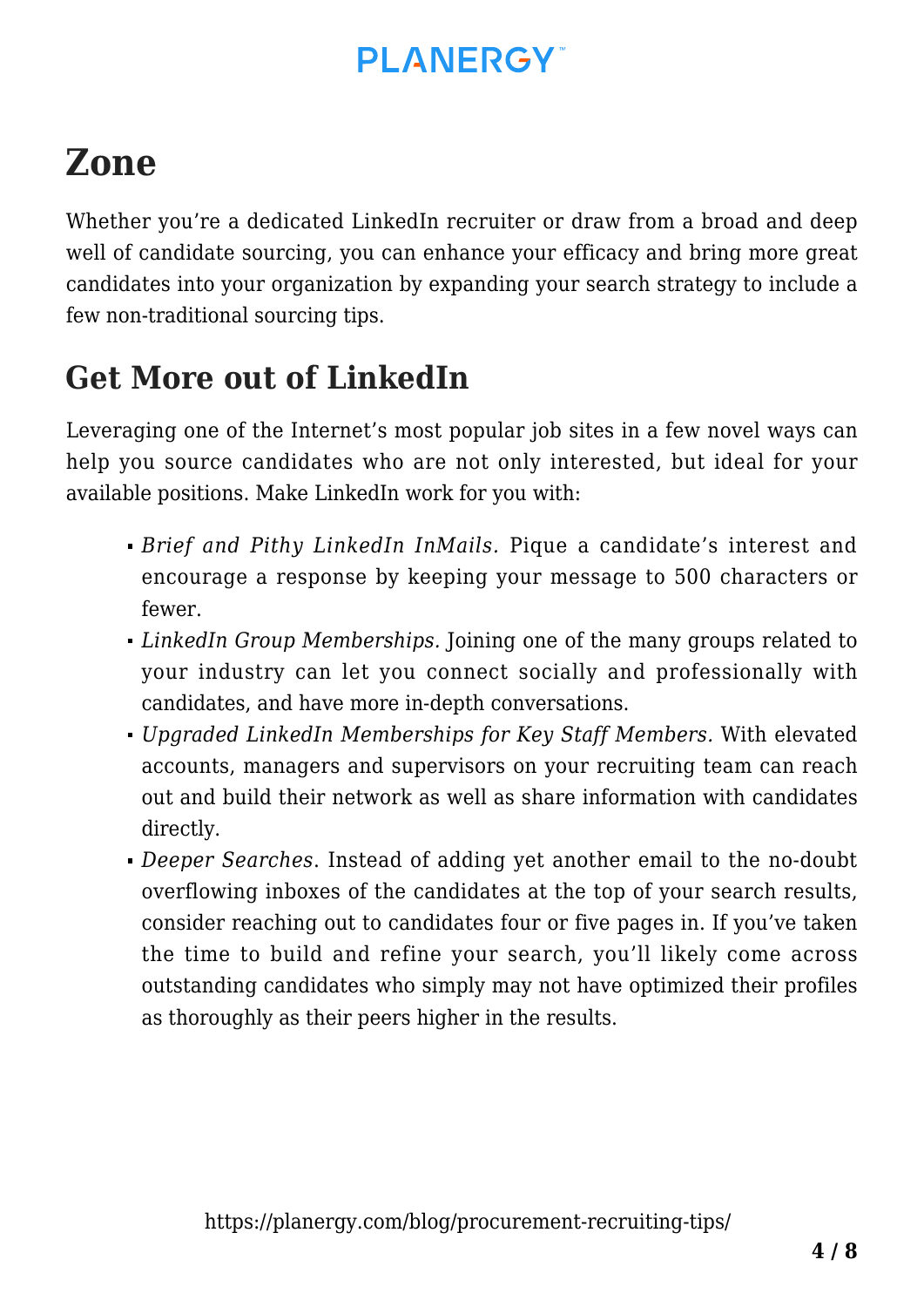#### **Don't Limit Yourself to the Internet**

Social media and job sites might be some of the most popular ways for job seekers to put themselves out there, but the recruitment process requires a more robust approach. If you have access to an Applicant Tracking System (ATS) or Candidate Resource Management (CRM) tool, you've got what's known as a *high-yield recruiting resource.*

Because it's global, public, and unregulated, the Internet is a massive but often *low-yield* recruiting resource, because you have to engage in very detailed and nuanced Boolean searches to weed out the oceans of irrelevant information and home in on the results that actually matter to you. Some sites, such as LinkedIn, Monster.com, or Indeed, can be considered high-yield, because they're focused on recruitment, and even with a free account, you can find some great candidates.

But with an internal resource like an ATS or a CRM, you have a database that's already packed with information on local, qualified candidates who are actively interested in the job openings you have to offer. These pre-qualified job seekers have already made it clear they'd like to work with your company, whether they're active candidates or passive ones.

Don't forget about job fairs and networking opportunities in the real world, too. Make time for industry events, casual networking get-togethers, and industry conferences. You never know when you might bump into your next great hire.

#### **Don't Just Reach Out—Connect**

How you contact a potential candidate can be as important to landing them as what you say. Consider these strategies when you're ready to connect:

*Tweak your outreach to fit your target.* Posting ads and listings on social media, along with job fair kiosks and general job site postings, are great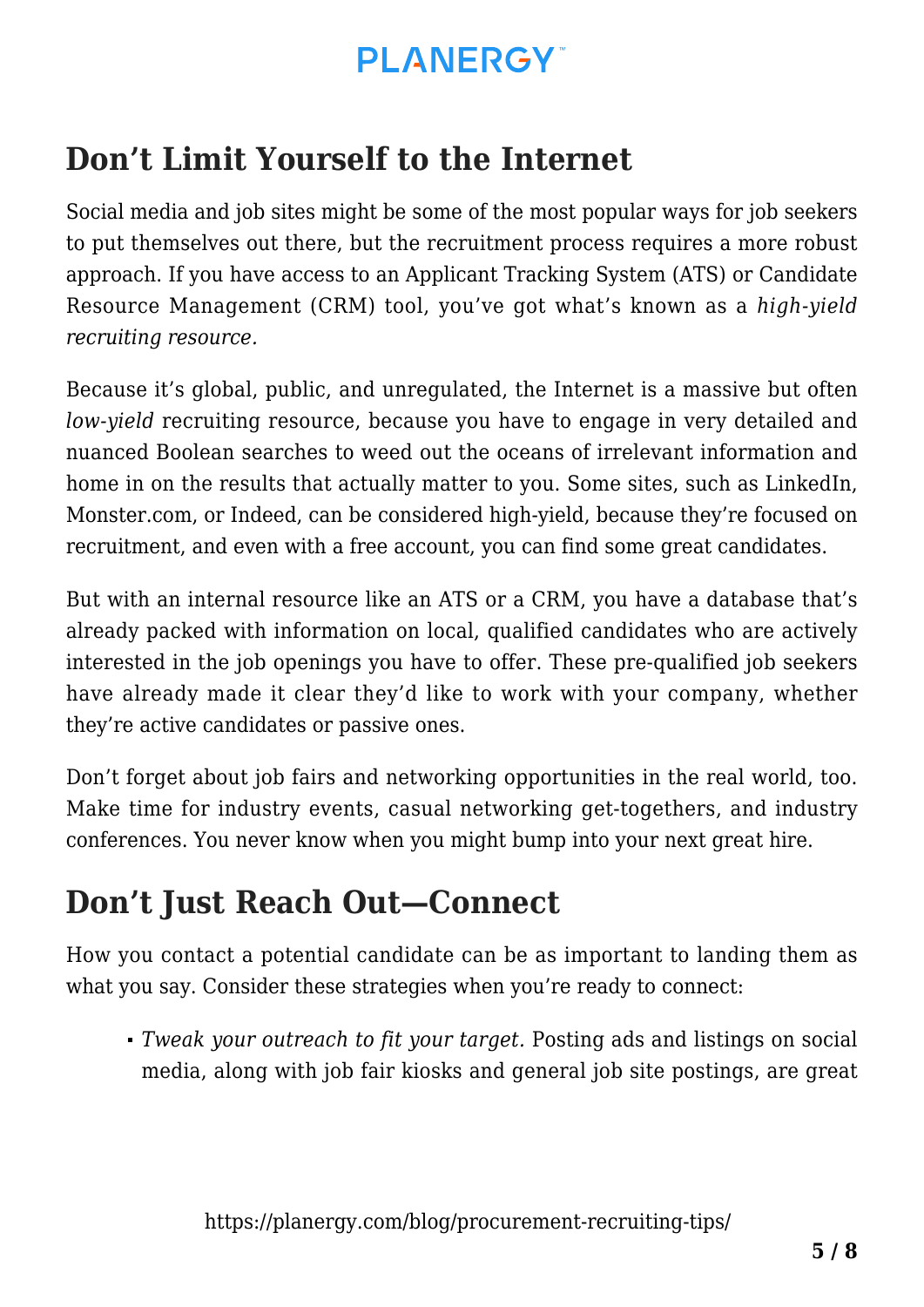for drawing in active candidates. But for passive candidates, you may find a more direct approach on the phone, through your personal network, and tailored emails to be more effective—especially for professional, rather than entry-level, candidates.

- *It's not me, it's you.* When you're contacting candidates, make sure your message is focused on them, their current status, and their potential interest in your company. Save the hard sell for later in the conversation, once you've made it clear you're there to help them make a career move, and not simply offering a job.
- *Tap into Twitter.* Everyone's favorite sounding board has a free advanced search tool that'll let you target specific search terms and find the people who are talking about, and looking for work in, your industry. The folks you follow today could be interested in joining your team tomorrow.

### **Power Up Your Search with Tech Tools**

Chrome extensions (and similar extensions for other browsers such as IE, Firefox, and Opera) can add valuable context, relevance, and color to your search results in real time. A few to consider include:

- [MailTester:](https://mailtester.com) Tired of sending emails to the wrong address? This tool scans email addresses to make sure both the domain and prefix are valid.
- [MightySourcer:](https://www.mightyrecruiter.com/hiring-software-features/mightysourcer-chrome-extension/) This tool from the recruiting pros at MightyRecruiter lets hiring managers identify, scan, and condense the resumes, LinkedIn profiles, and other online data for potential candidates. It connects seamlessly with MightyRecruiter's software, if you use it, and allows you to email candidates directly from the extension.
- [RiteTag](https://ritetag.com): Do hashtags have you feeling #clueless? Use this tool to include the right hashtags in your social media posts and improve response rates while you garner interest from the best of the talent pool.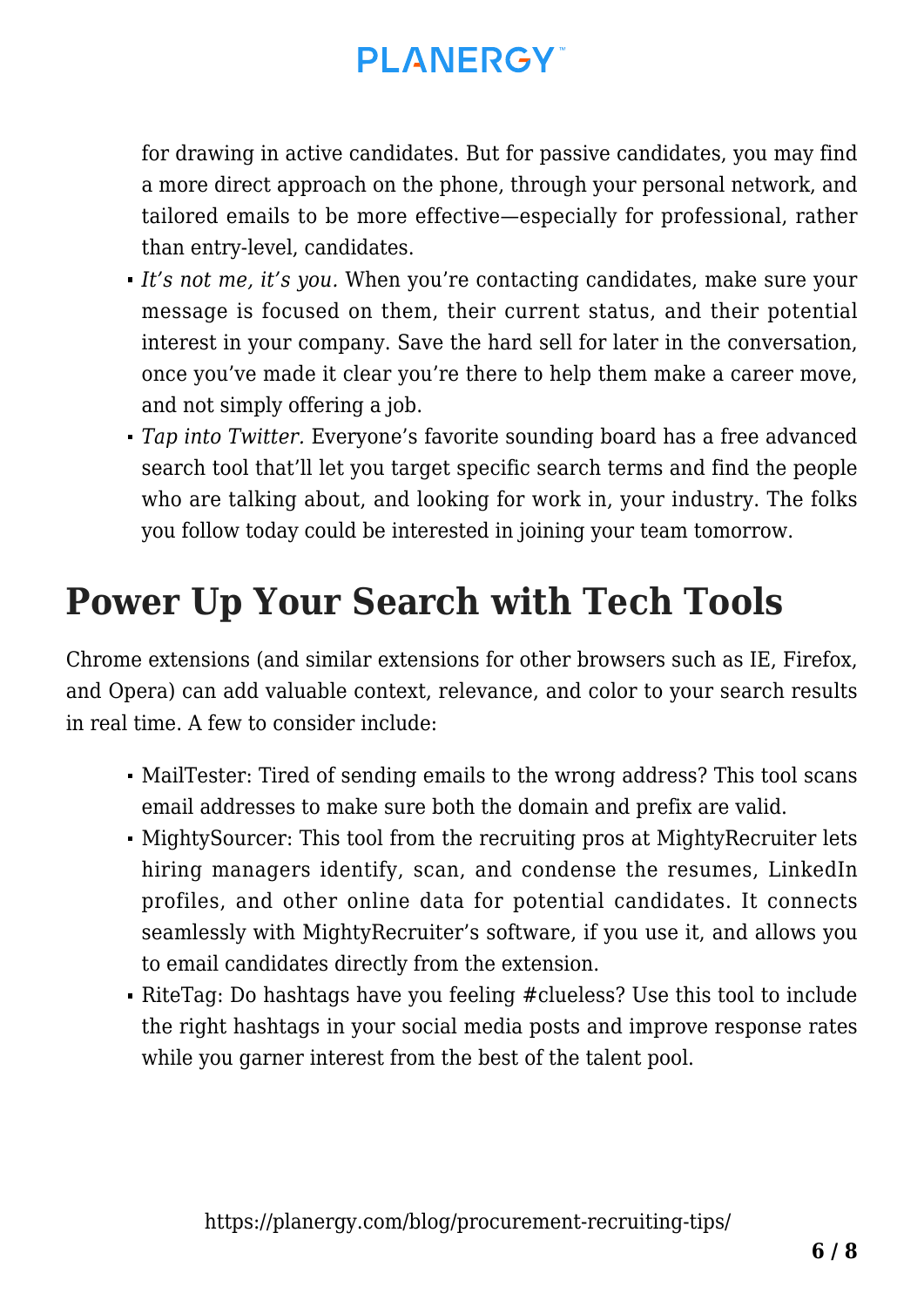## **Tip the Recruitment Scales in Your Favor**

Just like the supply chain, procurement jobs don't fill themselves. Finding the best talent and matching it with the right job takes careful preparation, thorough searching, and constant dedication to improving your talent acquisition skill set. Don't settle for good enough. Put your favorite procurement recruiting tips to work, and build a procurement dream team.

## **What's your goal today?**

#### **1. Use PLANERGY to manage purchasing and accounts payable**

We've helped save billions of dollars for our clients through better spend management, process automation in purchasing and finance, and reducing financial risks. To discover how we can help grow your business:

- Read our [case studies, client success stories, and testimonials.](https://planergy.com/customers/)
- Visit our ["Solutions"](https://planergy.com/?elementor_library=single-post&elementor-preview=412&ver=1637705482#) page to see the areas of your business we can help improve to see if we're a good fit for each other.
- Learn [about us, and our long history of helping companies just like yours.](https://planergy.com/about-us/)

[Book a Live Demo](https://planergy.com/schedule-a-demo/)

#### **2. Download our guide "Indirect Spend Guide"**

[Download a free copy](https://planergy.com/resources/indirect-spend-guide/) of our guide to better manage and make savings on your indirect spend. You'll also be subscribed to our [email newsletter](#page--1-0) and notified about new articles or if have something interesting to share.